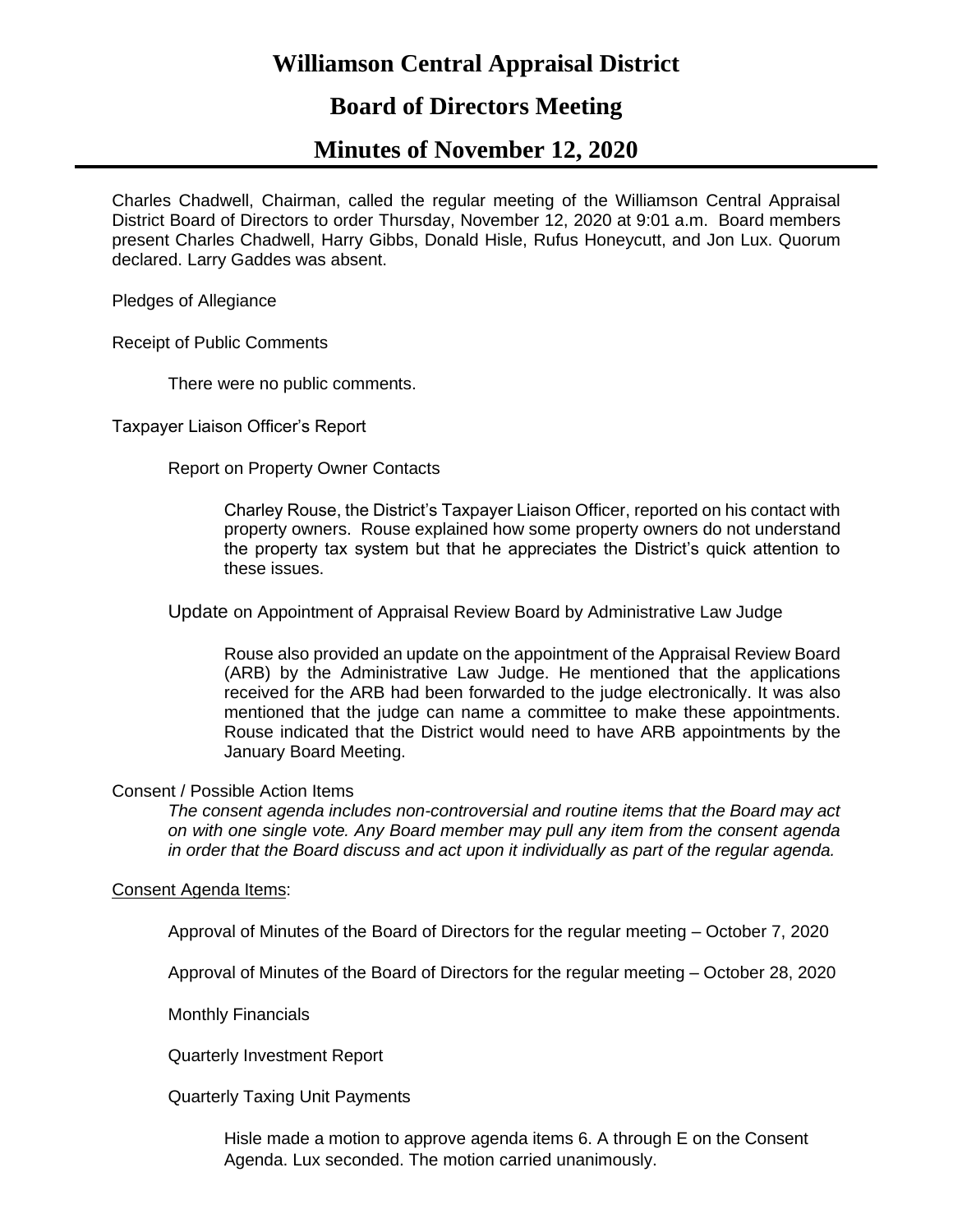The September 2020 financials and expenditures were reviewed and filed for audit.

Board of Directors Vacancy Update

Lankford announced that Rufus Honeycutt, one of the District's long standing Board members, had chosen to fully retire. Lankford presented Honeycutt with a State of Texas flag which had been flown over the District's office earlier in the day.

Lankford announced that notification had been sent to the taxing units and Board vacancy nominations were due back the week of Thanksgiving. He mentioned that the Board would appoint, out of the nominees, a member to fill the remainder of the term left by the vacancy of Honeycutt.

Lankford expressed his appreciation to Honeycutt for his service on the District's Board of Directors. Chadwell also thanked him for his service as a veteran. Honeycutt expressed his appreciation for a great organization which he attributed to the District staff.

No motion was made.

#### Coronavirus (COVID-19) Cares Act Funds Status Update

Lankford provided an update on the Coronavirus Cares Act Funds received from Williamson County. These funds are provided to reimburse for the District's expenses associated with the Coronavirus. He indicated that receiving these funds helped to replenish the District's reserve funds. Lankford announced that these monies were spent to help keep District staff, the public, and the ARB members safe.

No motion was made.

### Designation of Public Information Officer

Lankford reminded the Board that Jessica Miller, the District's Assistant Director of Operations, had temporarily been named as the Public Information Officer. He announced that the District would like to switch this assignment to Angie Lugo, the District's Litigation Supervisor, who handles documents for the court system.

Honeycutt made a motion to designate Angie Lugo as the District's Public Information Officer. Hisle seconded. The motion carried unanimously.

#### Market Data Interlocal Purchasing Agreement

Lankford discussed a market data interlocal purchasing agreement with the Travis Central Appraisal District (TCAD). He reminded members that Texas does not have full sales price disclosure. Lankford mentioned the difficulty TCAD experienced in reappraising this year due to having no data to use from MLS (multiple listing services). Since that time, Transunion, who is doing business as Carahsoft, has contracted with the State as well as TCAD, as a sales data source.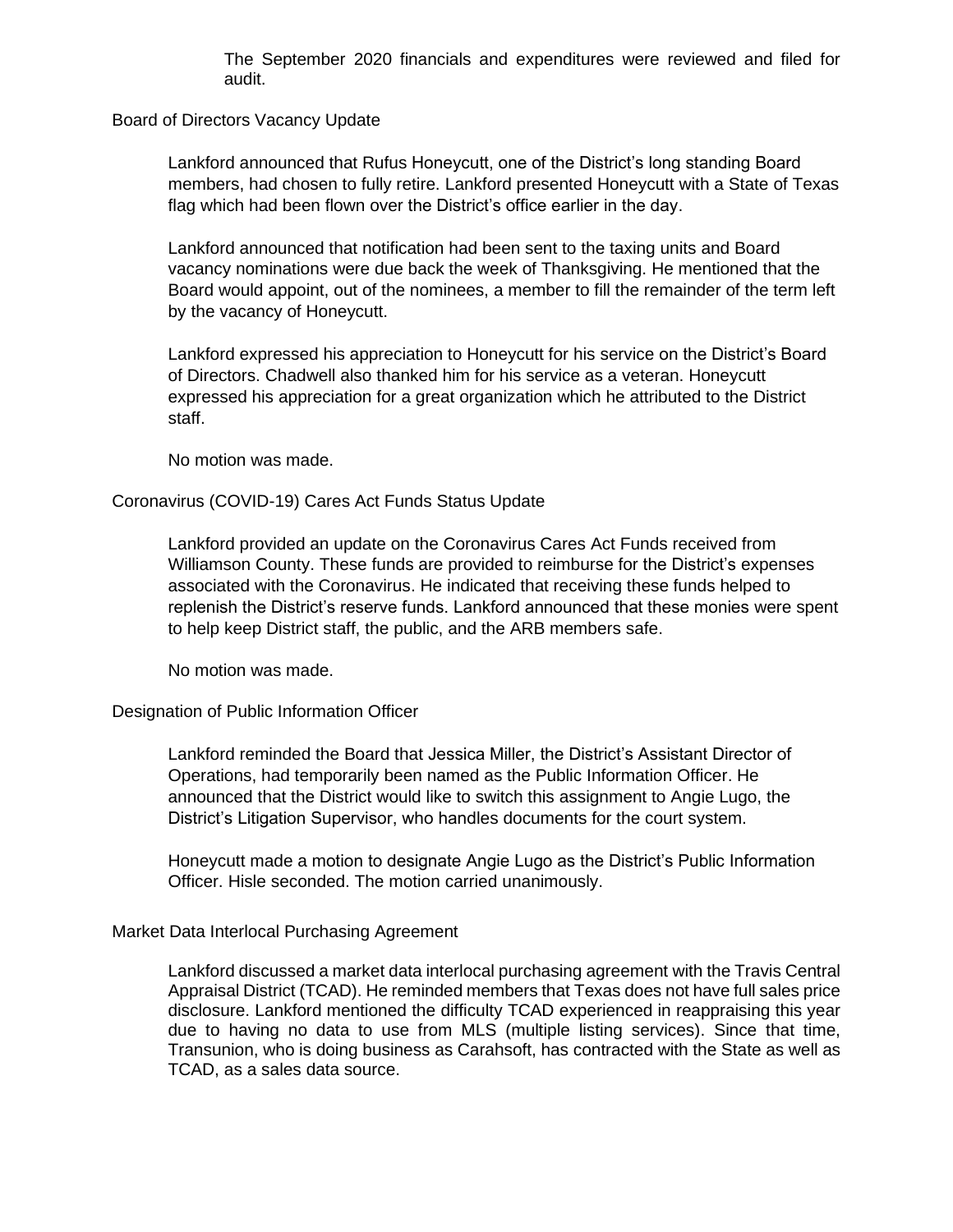Lankford mentioned that approval of this agreement would include different types of data, not just MLS, and that this is the first opportunity the District has had of this kind. He also mentioned that, by law, all properties are required to be appraised at market value; however, sale prices for these properties are difficult to obtain. Lankford indicated that the District was also looking into obtaining additional sales on land and commercial properties. This company also has a homestead auditing program that the District would like to utilize.

Lankford announced that 25,000 records per year are necessary in order to do business with Carahsoft. The District has between 12,000 to 15,000 valid sales per year and therefore does not have enough sales to accommodate this number. The Chief Appraiser at TCAD, Marya Crigler; however, offered to sign an agreement with Transunion that allows for other appraisal districts to have an interlocal agreement with TCAD, thereby giving them the reduced price point of fifty cents per transaction. This will cost the District between \$6,000 and \$7,500 per year and the data could be accessed as soon as the contract is approved.

Lux expressed his concern regarding property owners possibly disputing the sales data. Lankford reassured the Board that the contract had been thoroughly vetted by the District's attorney.

Honeycutt made a motion to approve the market data interlocal purchasing agreement with TCAD and the data license agreement with Carahsoft. Hisle seconded. Discussion followed. The motion carried unanimously. A copy of the agreement was distributed to the Board members.

### 25.25(b) Board Rule

Lankford informed the Board that there are rules within the tax code regarding changes being made to a certified appraisal roll. He indicated that, in July, he certifies the values to the taxing units and after July, it is very difficult to change the roll.

Lankford reminded the Board that section 25.25(b) of the tax code allows for a Board rule in order to make a change. He indicated that these rules are written very narrow to be extremely specific. Lankford discussed the need for a Board rule in order to finalize and send appraisal notices for property ownership changes that are received during a certain timeframe when the District is no longer making these changes. The approval of the resolution would allow the Chief Appraiser, for those owners with deeds filed during this time frame, to correct an erroneous value in the appraisal roll or to agree to have the ARB hear a late protest from the new owner.

Hisle made a motion to accept resolution #2020-06 adopting a rule under Texas Property Tax Code 25.25(b). Lux seconded. The motion carried unanimously.

#### Tyler Assessment Connect Proposal

Lankford reminded the members of the Tyler Assessment Connect proposal that was approved at the Board's last meeting. One provision discussed was that the District could begin the process this year and in order to do so would need to take funds from the District's reserve monies. The dollar amount indicated at the last Board Meeting needed correction. Lankford reviewed the correct figures.

Hisle made a motion to correct a portion of the motion made at the September 10, 2020 Board Meeting and asked to transfer \$80,015 (instead of \$70,015) from the technology reserve account to pay for Tyler Technologies Assessment Connect for year one. Lux seconded. The motion carried unanimously.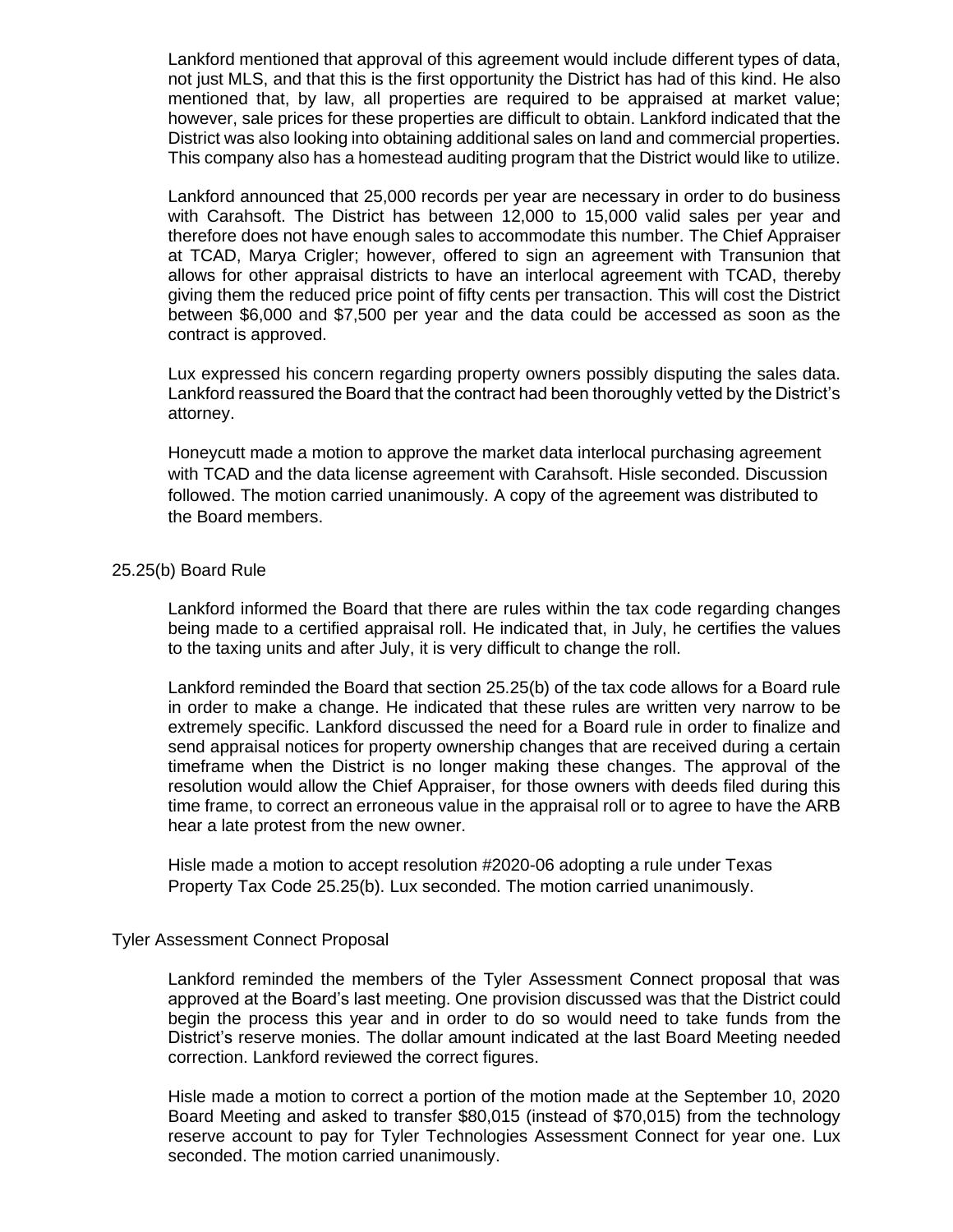# 2020 WCAD Annual Report

Lankford reviewed the District's Annual Report. The purpose of this report is to highlight the results and some of the significant accomplishments of the District for the 2020 appraisal year. Lankford announced that, by using new software and technology during the COVID crisis, the District staff was able to not only meet safety concerns but also certify the tax roll timely.

Lankford reviewed additional items contained in the report. No motion was made.

Board of Directors Policy Manual Change – Review & Compensation of Chief Appraiser

Honeycutt announced that he would like to propose an update to the Board of Directors manual to add a policy for the Chief Appraiser compensation. Honeycutt read the proposal to the other members. Lankford distributed copies of this proposal with the suggested changes.

Chadwell confirmed the following proposed changes to the evaluation process: The Chief Appraiser compensation will be reviewed annually, and the Chief Appraiser compensation will be included as a line item in the District's budget which provides transparency to taxing units. Honeycutt announced that this would require a change in the current process. The evaluation and compensation consideration would need to be done prior to September 15<sup>th</sup> to be included in the final budget numbers presented to the taxing units.

Hisle moved to approve the edits as presented to the Board of Directors Policy manual. Gibbs seconded. Discussion followed. The motion carried unanimously.

### Chief Appraiser Evaluation & Compensation

Executive Session was originally announced at 10:07 a.m. The Board recessed until 10:12 a.m. Executive Session ended at 10:41 a.m.

The Board recessed from 10:42 a.m. to 10:47 a.m.

Consideration and possible action on items discussed in Executive Session

Chief Appraiser Evaluation

Chadwell mentioned that Board members had met previously to discuss Lankford's evaluation. He announced that Lankford had received great feedback and comments and had accomplished all items from the previous year. Chadwell discussed the evaluation process and how each question is reviewed with the members. It was mentioned that Lankford would draft his goals for the coming year and the finalized document would be presented to the Board.

Honeycutt announced that the next step in the evaluation process would be to establish a subcommittee and finalize changes to the evaluation process.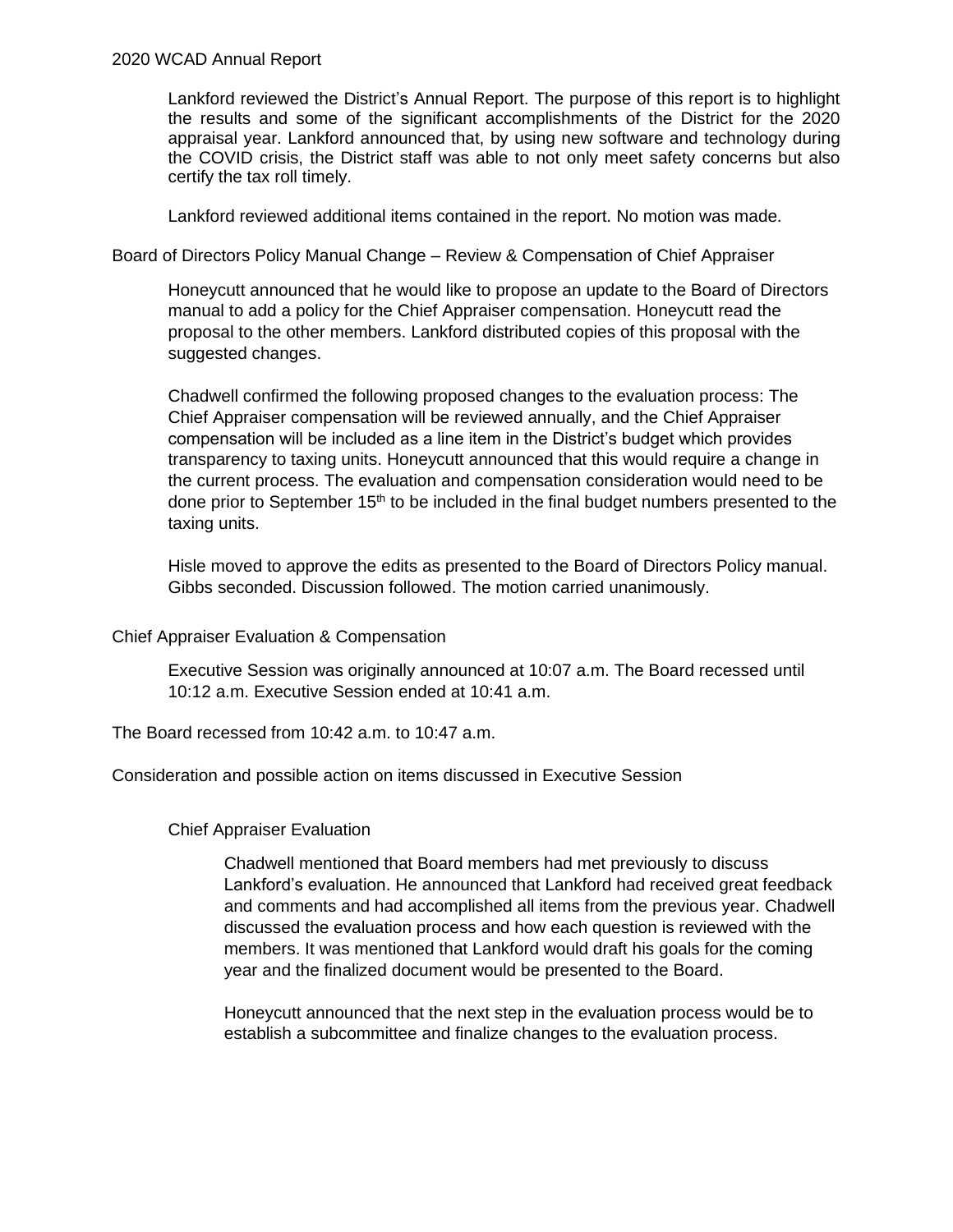## Chief Appraiser Compensation

Honeycutt moved to provide Lankford with a raise in the sum of \$8,495 per year. Hisle seconded. Chadwell expressed what a phenomenal job Lankford had done; however, he indicated that he would be voting against this motion simply due to the Coronavirus and the impact it has had on other people's wages. He announced that this did not reflect on the great work done by Lankford.

Honeycutt, Hisle, Gibbs, and Lux voted for the motion. Chadwell voted against. The motion carried 4-1. Chadwell congratulated Lankford and once again expressed his appreciation.

# Chief Appraiser's Report

# 2021 TAAD Conference

Lankford reminded the Board members of the annual TAAD (Texas Association of Appraisal Districts) Conference scheduled for Sunday, February 21 through Wednesday, February 24, 2021. This conference is scheduled to take place at the JW Marriott hotel in Austin.

# Lawsuit, Arbitration and SOAH Report

Lankford reviewed the lawsuit report. There were no new arbitration or State Office of Administrative Hearings (SOAH) on which to report.

# WCAD Christmas Party

Lankford reminded the members of the District's annual Christmas Party, which was scheduled to be held on Saturday, December 5<sup>th</sup> at Lonestar River Boat in Austin.

### Board Agenda Additions for Future Meeting

The following items were discussed for future meetings:

• Lux inquired about the 25.25(b) Board rule, wondering about the process to withdraw a rule that was already in place. Lankford indicated that, due to a process change, the rule that was discussed at this meeting would not be an issue in the future.

## Board Announcements

There were no Board announcements.

The Board set the following meeting dates:

Thursday, December 3, 2020 at 9:00 a.m. Thursday, January 14, 2021 at 9:00 a.m.

Lux and Honeycutt volunteered to serve on the Chief Appraiser Evaluation subcommittee. Honeycutt mentioned that he could attend sub-committee meetings even though he would no longer be a member of the Board of Directors. This committee will provide an update at a future Board Meeting.